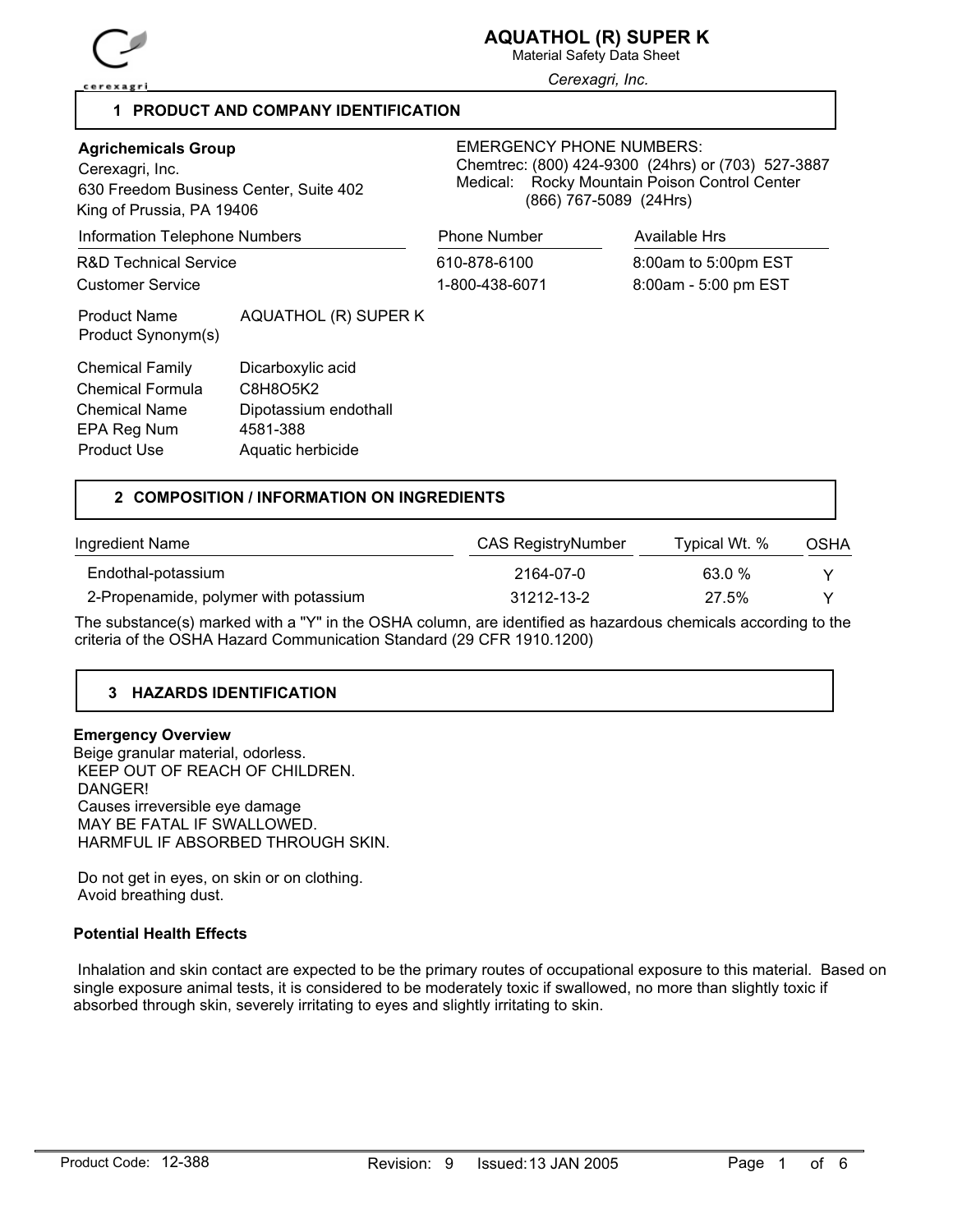

Material Safety Data Sheet

*Cerexagri, Inc.*

## **4 FIRST AID MEASURES**

IF IN EYES,

-Hold eye open and rinse slowly and gently with water for 15-20 minutes. Remove contact lenses, if present, after the first 5 minutes, then continue rinsing eye.

-Call a poison control center or doctor for treatment advice.

IF ON SKIN, immediately wash with cool/cold water. If irritation develops, immediately obtain medical attention.

## IF SWALLOWED,

-Call a poison control center or doctor immediately for treatment advice.

-Have person sip a glass of water if able to swallow.

-Do not induce vomiting unless told to do so by a poison control center or doctor.

-Do not give anything by mouth to an unconscious person.

## IF INHALED,

-Move person to fresh air.

-If person is not breathing, call 911 or an ambulance, then give artificial respiration, preferably mouth-to-mouth if possible.

-Call a poison control center or doctor for further treatment advice.

## **5 FIRE FIGHTING MEASURES**

## **Fire and Explosive Properties**

| Auto-Ignition Temperature | NE  |                           |
|---------------------------|-----|---------------------------|
| Flash Point               | NF  | <b>Flash Point Method</b> |
| Flammable Limits- Upper   | NE. |                           |
| Lower                     | NF. |                           |
|                           |     |                           |

## **Extinguishing Media**

Use water spray, carbon dioxide, foam or dry chemical.

## **Fire Fighting Instructions**

 Fire fighters and others who may be exposed to products of combustion should wear full fire fighting turn out gear (full Bunker Gear) and self-contained breathing apparatus (pressure demand NIOSH approved or equivalent). Fire fighting equipment should be thoroughly decontaminated after use.

## **Fire and Explosion Hazards**

None known.

## **6 ACCIDENTAL RELEASE MEASURES**

## **In Case of Spill or Leak**

 Contain spill. Sweep or scoop up and remove to suitable container. Flush with water. Prevent spilled product from entering sewers or natural water. Consult a regulatory specialist to determine appropriate state or local reporting requirements, for assistance in waste characterization and/or hazardous waste disposal and other requirements listed in pertinent environmental permits.

## **7 HANDLING AND STORAGE**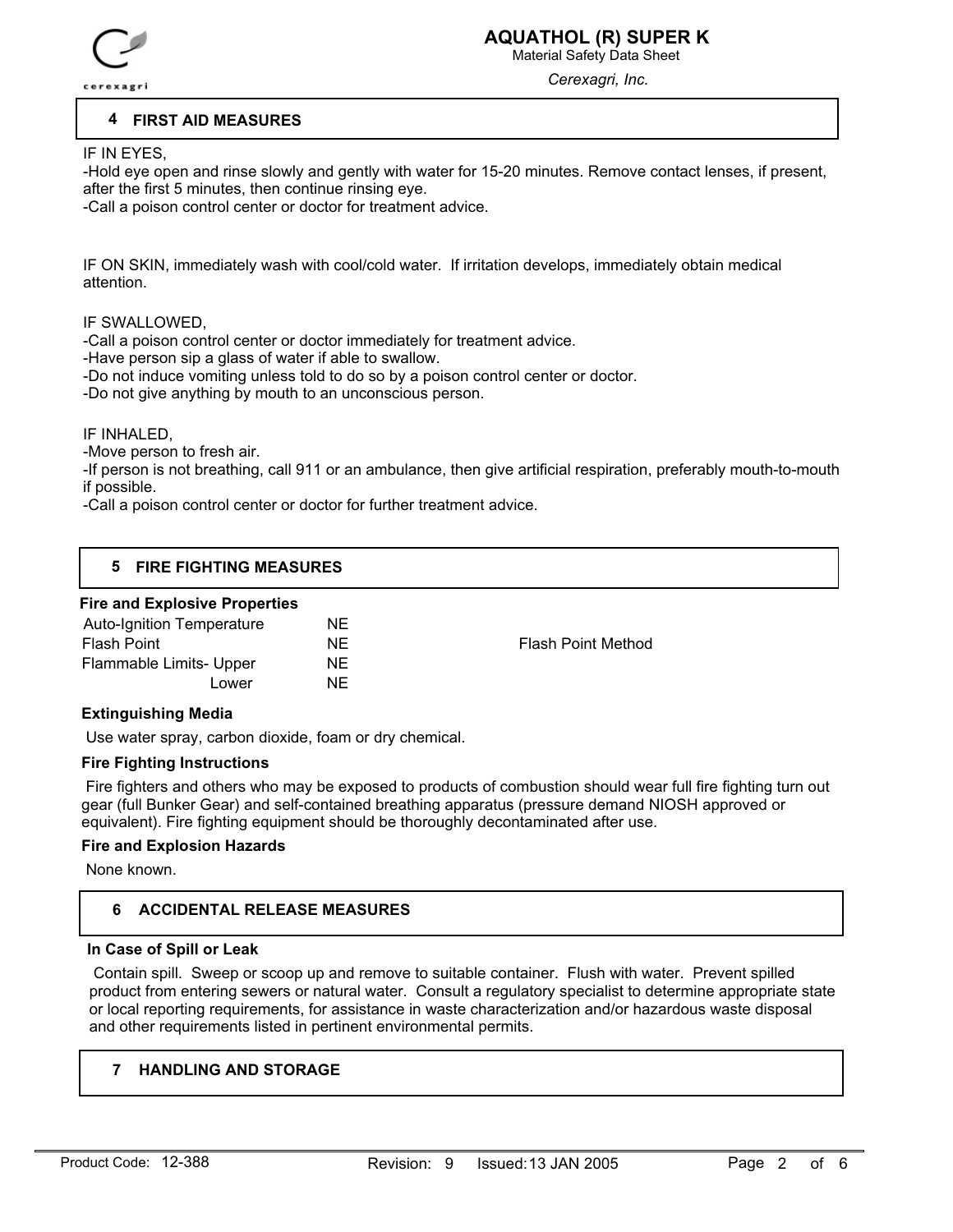

Material Safety Data Sheet *Cerexagri, Inc.*

#### **7 HANDLING AND STORAGE**

## **Handling**

 Do not breathe dust. Avoid contact with eyes, skin and clothing. Wash thoroughly after handling. Keep container closed. Empty container may contain hazardous residues. KEEP OUT OF REACH OF CHILDREN.

## **Storage**

Do not store in a manner where cross-contamination with pesticides, fertilizers, food or feed could occur.

#### **8 EXPOSURE CONTROLS / PERSONAL PROTECTION**

## **Engineering Controls**

 Investigate engineering techniques to reduce exposures. Provide ventilation if necessary to minimize exposure. Dilution ventilation is acceptable, but local mechanical exhaust ventilation preferred, if practical, at sources of air contamination such as open process equipment. Consult ACGIH ventilation manual or NFPA Standard 91 for design of exhaust systems.

#### **Eye / Face Protection**

 Where there is potential for eye contact, wear chemical goggles and have eye flushing equipment immediately available.

## **Skin Protection**

 Minimize skin contamination by following good industrial hygiene practice. Wearing rubber gloves is recommended. Wash hands and contaminated skin thoroughly after handling.

## **Respiratory Protection**

 Where airborne exposure is likely, use NIOSH approved respiratory protection equipment appropriate to the material and/or its components. If exposures cannot be kept at a minimum with engineering controls, consult respirator manufacturer to determine appropriate type equipment for a given application. Observe respirator use limitations specified by NIOSH or the manufacturer. For emergency and other conditions where there may be a potential for significant exposure, use an approved full face positive-pressure, self-contained breathing apparatus or positive-pressure airline with auxiliary self-contained air supply. Respiratory protection programs must comply with 29 CFR § 1910.134.

#### **Airborne Exposure Guidelines for Ingredients**

The components of this product have no established Airborne Exposure Guidelines

-Only those components with exposure limits are printed in this section.

-Skin contact limits designated with a "Y" above have skin contact effect. Air sampling alone is insufficient to accurately quantitate exposure. Measures to prevent significant cutaneous absorption may be required.

-ACGIH Sensitizer designator with a value of "Y" above means that exposure to this material may cause allergic reactions.

-WEEL-AIHA Sensitizer designator with a value of "Y" above means that exposure to this material may cause allergic skin reactions.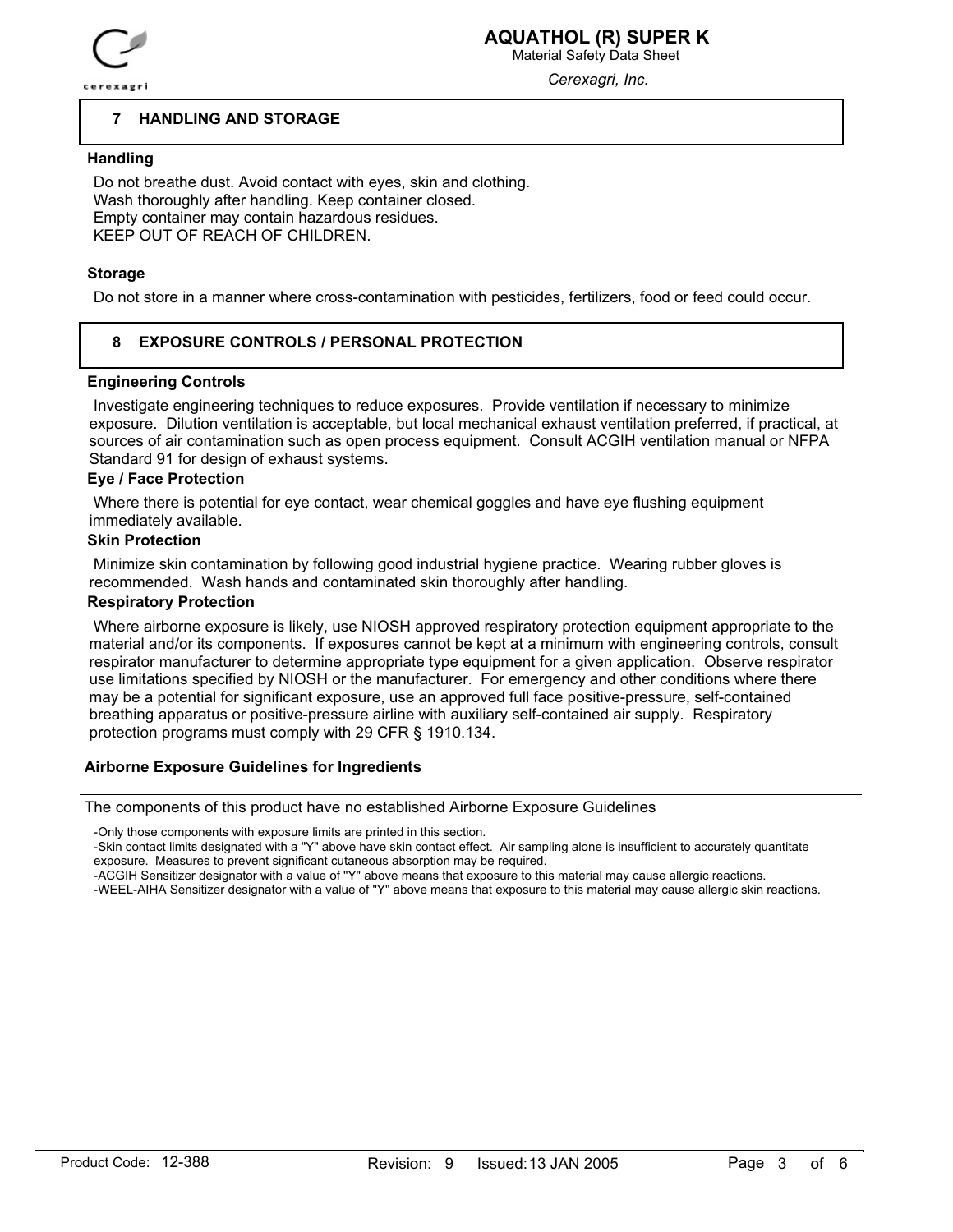

Material Safety Data Sheet

*Cerexagri, Inc.*

## **9 PHYSICAL AND CHEMICAL PROPERTIES**

| Appearance/Odor         | Beig |
|-------------------------|------|
| рH                      | 6.9  |
| <b>Specific Gravity</b> | 0.60 |
| Vapor Pressure          | Neg  |
| Vapor Density           | N/A  |
| <b>Melting Point</b>    | N/A  |
| <b>Freezing Point</b>   | N/A  |
| <b>Boiling Point</b>    | N/A  |
| Solubility In Water     | >65  |
| <b>Evaporation Rate</b> | N/A  |
| <b>Percent Volatile</b> | N/A  |

 $6.9$  (1% aqueous soln)  $0.607$  g/cm3 Negligible >65 g/100ml Beige granular material, odorless.

## **10 STABILITY AND REACTIVITY**

## **Stability**

This material is chemically stable under normal and anticipated storage and handling conditions.

## **Hazardous Polymerization**

Does not occur.

#### **Incompatibility**

None known.

## **Hazardous Decomposition Products**

Elevated temperatures convert endothall to anhydride, a strong vessicant, causing blisters of eyes, mucous membranes, and skin.

## **11 TOXICOLOGICAL INFORMATION**

## **Toxicological Information**

 Data on this material and/or its components are summarized below. Single exposure (acute) studies indicate: Oral - Moderately Toxic to Rats (LD50 98 mg/kg) Dermal - No More than Slightly Toxic to Rabbits (LD50 >2,000 mg/kg) Eye Irritation - Severely Irritating to Rabbits Skin Irritation - Slightly Irritating to Rabbits No skin allergy was observed in guinea pigs following repeated exposure.

Endothal-potassium (technical active ingredient)

Although no allergic skin reactions were observed in guinea pigs following exposure to this material in water, allergic skin reactions were observed following exposure to this material in ethanol. Repeated application to the skin of rats produced severe skin irritation, liver and kidney effects considered to be secondary to irritation, and increased mortality. Long-term dietary administration produced no adverse effects in rats.

## **12 ECOLOGICAL INFORMATION**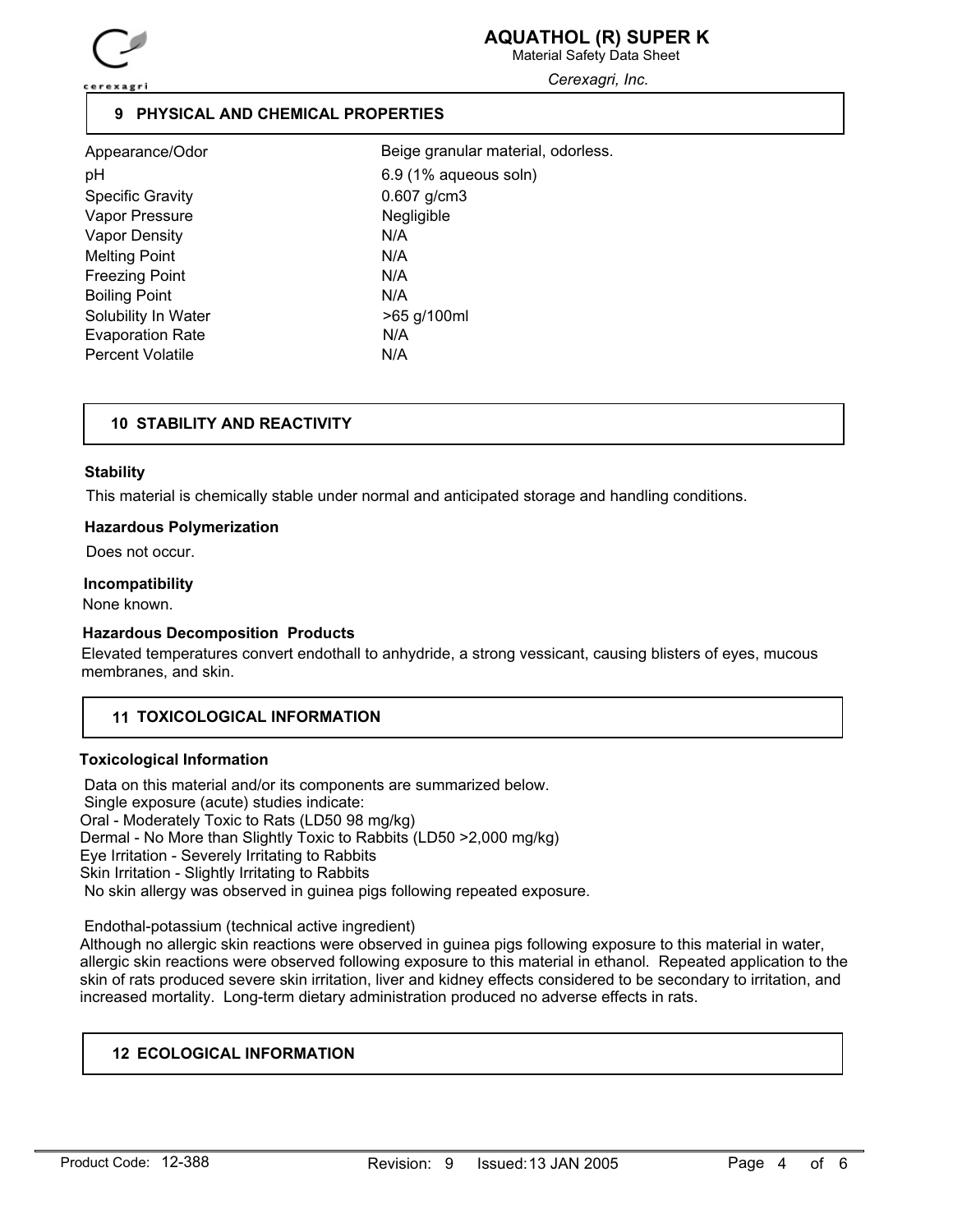

Material Safety Data Sheet

*Cerexagri, Inc.*

## **12 ECOLOGICAL INFORMATION**

## **Ecotoxicological Information**

Data on this material and/or its components are summarized below.

Endothal-potassium (technical active ingredient)

This material is practically non-toxic to bluegill sunfish (LC50 316-501.2 mg/l), rainbow trout (LC50 107-528.7 mg/l), eastern oysters (LC50 117 mg/l), largemouth bass (LC50 130 mg/l), fiddler crab (LC50 752.4 mg/l) and sheepshead minnow (LC50 340 mg/l), and slightly toxic to mysid shrimp (LC50 79 mg/l) and smallmouth bass (LC50 47 mg/l). It is practically non-toxic to slightly toxic to Daphnia magna (EC50 72-319.5 mg/l) and no more than moderately toxic to freshwater blue-green algae (LC50 >4.8 mg/l), freshwater diatoms (LC50 >3.6 mg/l), freshwater green algae (LC50 >4.8 mg/l) and marine diatoms (LC50 >9.0 mg/l).

The 8-day LC50 for bobwhite quail and mallard ducklings is >5,000 ppm, the 21-day LD50 for mallard ducks is 344 mg/kg, the 14-day EC50 for duckweed is 0.84 mg/l and the 14-day LC50 for juvenile chinook salmon is 62.5 ppm.

## **Endothall**

This material is slightly toxic to bluegill sunfish (96-hr LC50 77 mg/l), rainbow trout (96-hr LC50 49 mg/l), Daphnia magna (48-hr LC50 92 mg/l), eastern oysters (96-hr LC50 54 mg/l), mysid shrimp (96-hr LC50 39 mg/l) and fiddler crab (96-hr LC50 85.1 mg/l). It is practically non-toxic to sheepshead minnow (96-hr LC50 110 mg/l) and common mummichog (96-hr LC50 213.9 mg/l).

This material has an 8-day LC50 of >5,000 ppm (bobwhite quail and mallard ducklings), a 21-day LD50 of 111 mg/kg (mallard ducks), a 30-day MATC of 19 mg/l (fathead minnows) and a 21-day MATC of 6.7 mg/l (Daphnia magna). No adverse effects were observed in mallard ducks and bobwhite quail following repeated (20-weeks) administration in the diet.

## **Chemical Fate Information**

Data on this material and/or its components are summarized below.

Endothal-potassium (technical active ingredient)

This material is rapidly degraded in aqeuous systems by the indigenous microbial population to CO2 and other non-toxic natural products.

## **13 DISPOSAL CONSIDERATIONS**

## **Waste Disposal**

 Pesticide wastes are acutely hazardous. Improper disposal of excess pesticide or rinsate is a violation of Federal law. If these wastes cannot be disposed of by use according to label instructions, contact your State Pesticide or Environmental Control Agency, or the Hazardous Waste representative at the nearest EPA Regional Office for guidance.

## **14 TRANSPORT INFORMATION**

| DOT Name                  | Pesticides, solid, toxic, n.o.s. |
|---------------------------|----------------------------------|
| <b>DOT Technical Name</b> | Endothall                        |
| <b>DOT Hazard Class</b>   | 6 1                              |
| UN Number                 | 2588                             |
| <b>DOT Packing Group</b>  | PG III                           |
| RQ.                       | <b>1,000 POUNDS</b>              |

## **15 REGULATORY INFORMATION**